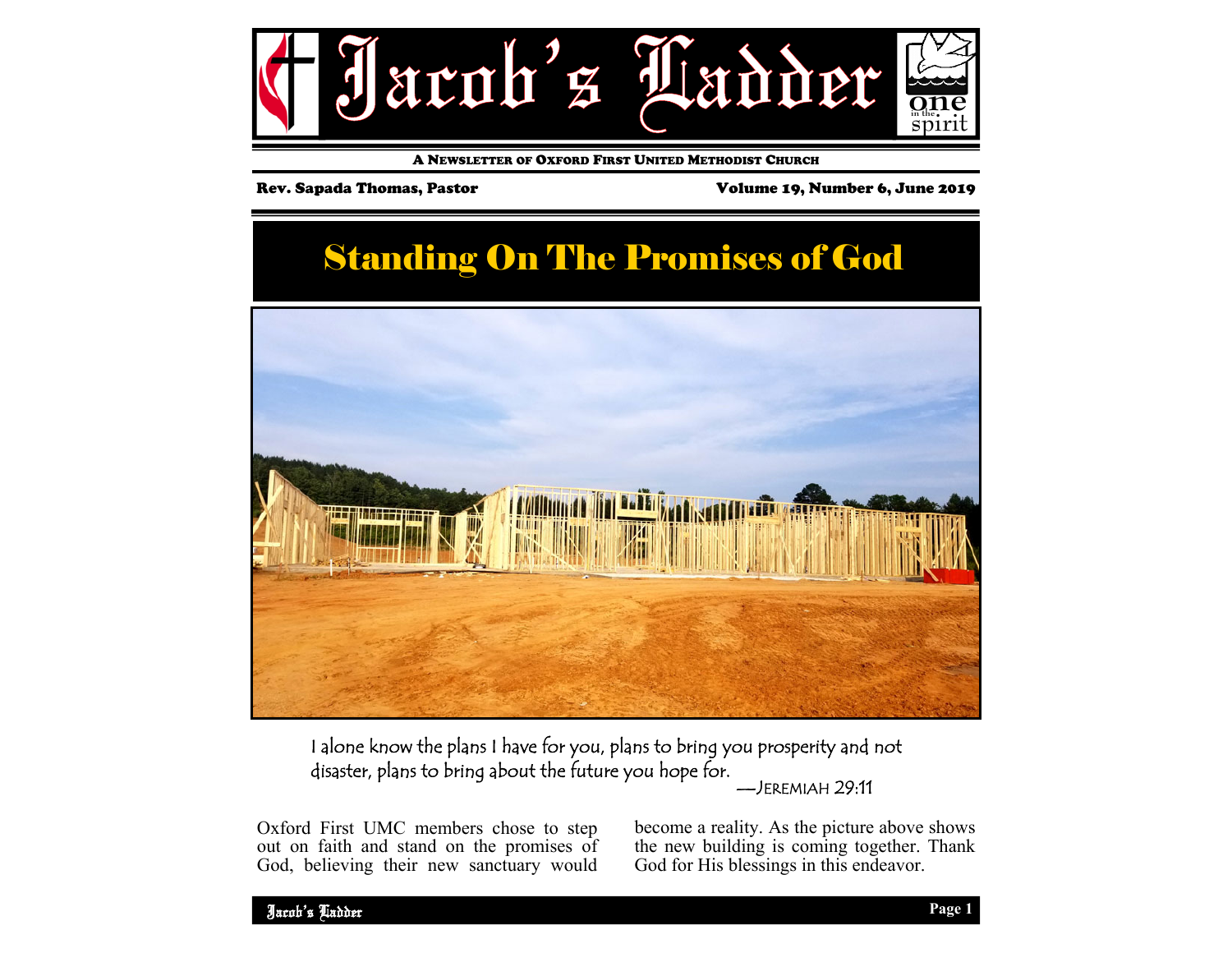## Pictorial Review Mothers' Day Celebration



The day belonged to the mothers of Oxford First UMC. Above, the oldest mothers (Cora Campbell and Louise Vasser), mother with most children (Laura Cancer), and youngest mother (Khadijah Thomas), were recognized. At right, Charlotte Redmond accepted a special pillow in remembrance of her mother, the late Mrs. Erma Lee Goolsby.



**EXIT**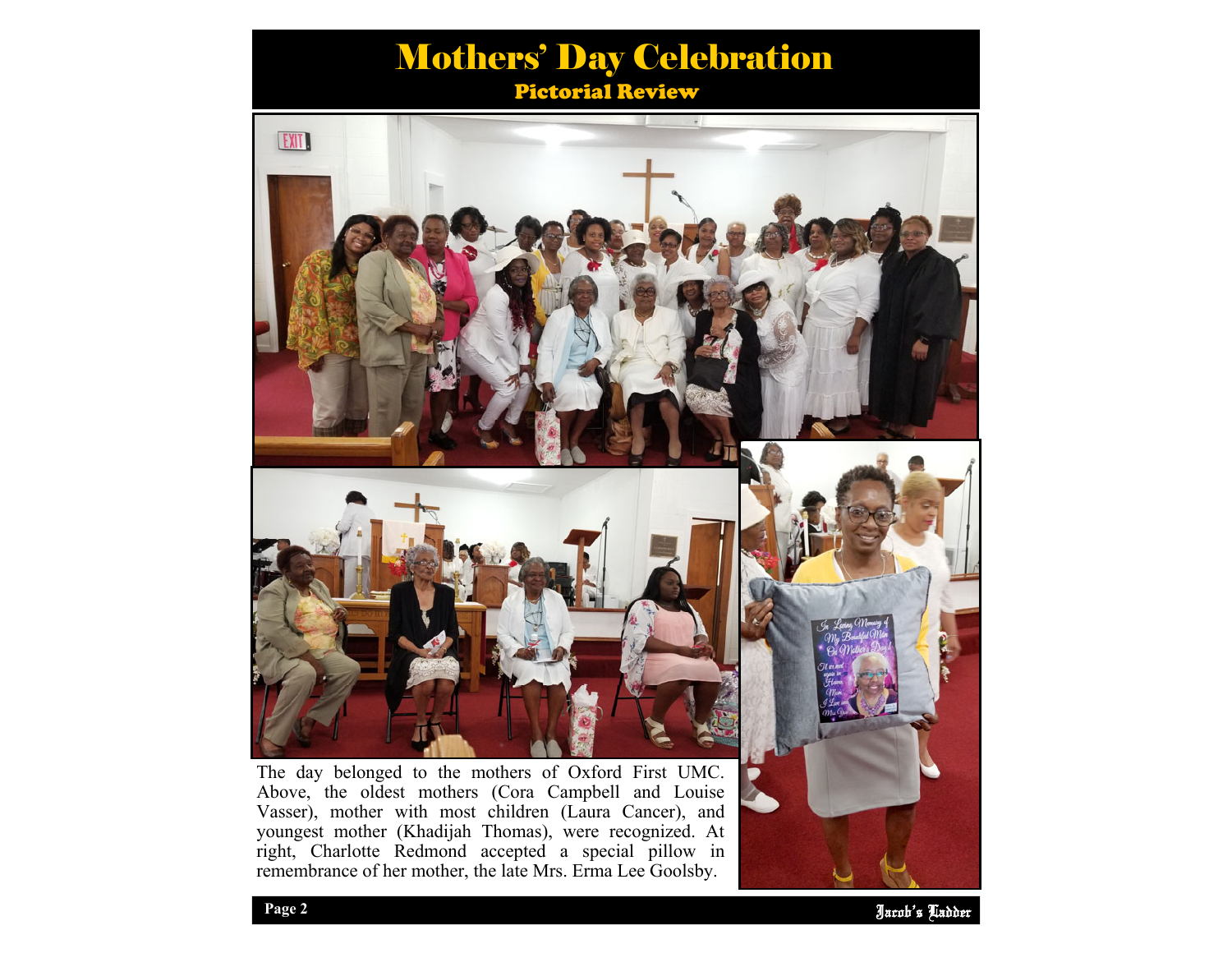# Recognizing Our Students' Achievements



Congratulations 2019 graduates, honor students, and No Failing List (NFL) students.

#### **College Graduates:**

Courtland Barnes Khadijah Thomas

**High School Graduates:**  None reported

#### **Little Graduates**  Maliachi Henderson

Ashton Milliner Josiah Thompson

#### **Elementary Scholars (Standards based grading)**

Rose Barnes Kase Bush Morgan Henry **Honor Roll** Lela Barnes Emory Phillips

#### **NFL (No Failing Lists with NO F's )**

Zamari Price Khashanti Hervey Keethan Phillips Greek Marion CJ Richardson Darneiah Moore Ty Campbell LaKendra Bishop Emory Phillips Dekydra Hilliard Lela Barnes Emory Phillips Rose Barnes Kase Bush Morgan Henry Dequad Henry Isaiah Mathis

**Education Ministry Leaders: Marilyn Barnes and Evelyn Smith**